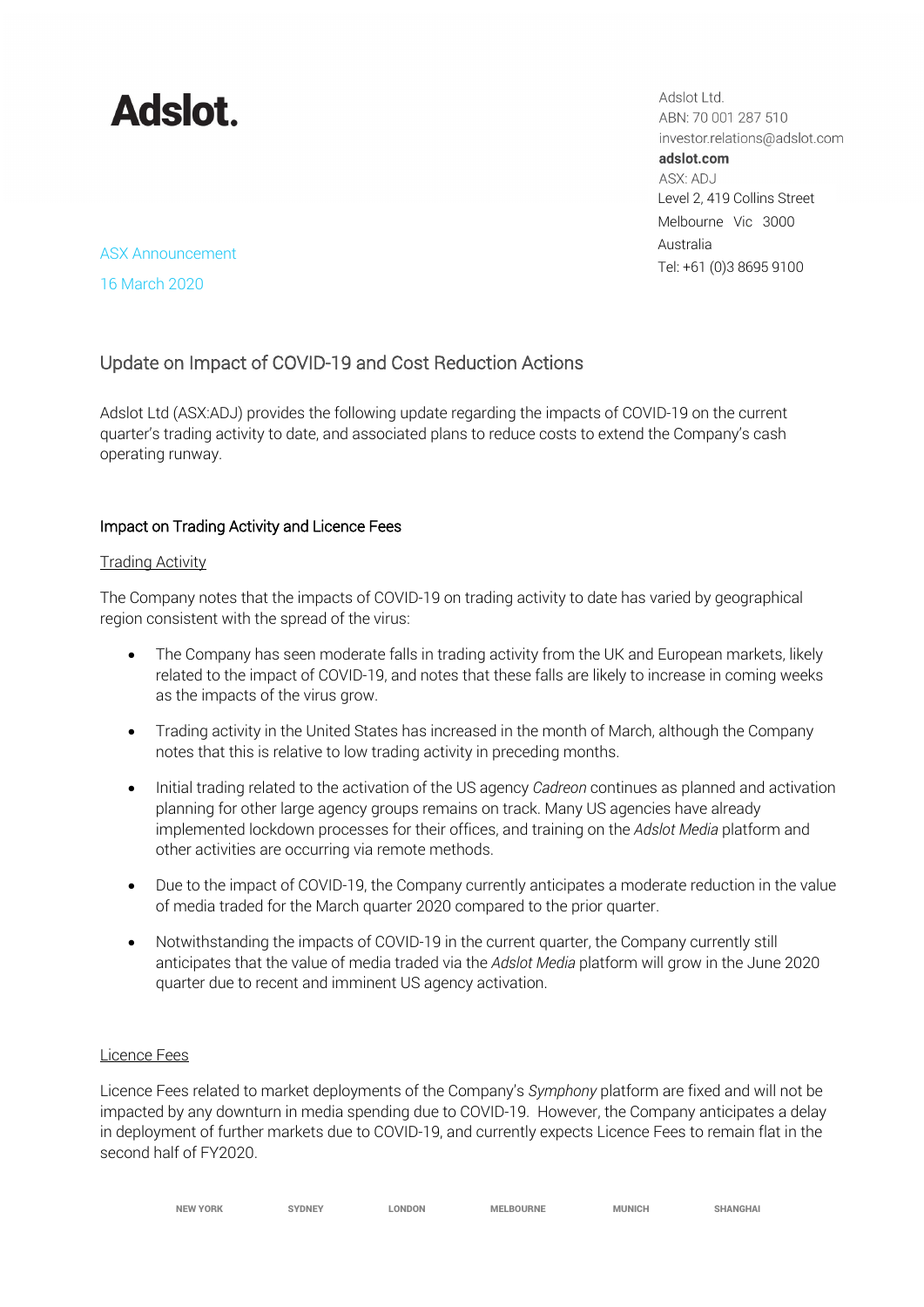### **Adslot**

### Cost Reduction Measures

The Company notes that while impacts to the business of COVID-19 are modest at present, there is material uncertainty as to the effect on media trading globally over the short and medium term. Given these market dynamics and period of uncertainty, the Company has decided to take pre-emptive steps to reduce cash outflows over this period and extend its cash operating runway.

The Company confirms it has implemented cost reductions within the business that equate to \$4.0m when annualised. These include:

- For the remainder of FY20:
	- o The Executive Chairman of the Company will take no directors' fees or consulting fees.
	- o All non-executive directors of the Company will take no directors' fees.
	- o The group CEO and CFO will take a 20% reduction in salaries.
	- o No quarterly or annual bonuses will be paid.
	- o Additional cost savings across the senior executive team including salary cuts, working part time and use of annual leave.
- A 28% reduction in head count across the business. The majority of this reduction is related to twenty external development contractors.
- Immediate halt on all non-essential travel and entertainment.
- Immediate hold on all external marketing expenditure, including PR, conferences, etc.
- Freeze on all non-essential recruitment and consulting services.
- Employees will be requested to take paid or unpaid leave over the remainder of the financial year.
- All discretionary expenditures are being reduced or eliminated.

Cost reductions have been targeted to ensure minimal impacts to existing clients and to the Company's efforts in the United States market. The Company anticipates the cost savings associated with the removal of twenty external development contractors will result in an associated reduction in recurring revenues of \$1.4M in FY2021. The Company anticipates no impact on recurring revenues from this measure in FY2020.

### Business Continuity Planning

The Company has enacted business continuity plans to ensure its ability to continue its sales, development and support activities while ensuring the health and safety of its employees. These plans include the required systems and processes to enable employees to work remotely if and when required. The Company will continue to work and interact with its clients many of who have adopted similar policies in recent times. The Company will continue to follow and adopt the recommended processes from the relevant government and medical authorities.